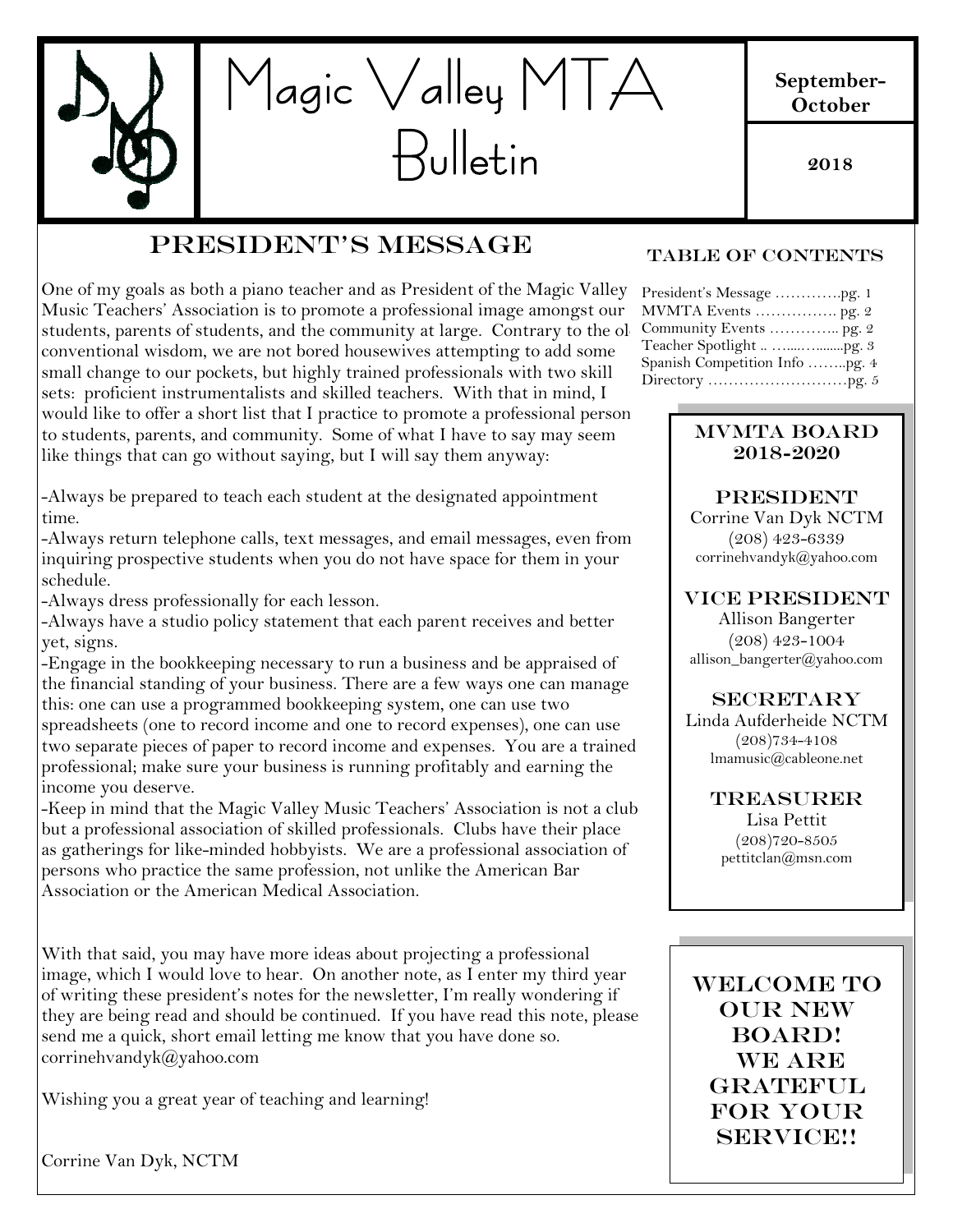#### *MVMTA Bulletin page 2*

# MVMTA/IMTA EVENTS COMMUNITY EVENTS

#### **September 7, 2018 MVMTA Meeting Where:** CSI Recital Hall

**Time:** 10:00 **What:** Roger McVey, pianist and professor of music at the University of Idaho, has agreed to give a presentation on contemporary female composers to our association. After his presentation, we will

> discuss activities for this school year. **Contact:** Corrine Van Dyk

#### **October 12, 2018 Spanish Competition Registration DEADLINE**

**Where:** Online-watch your email for when registration will open. **Contact:** Corrine Van Dyk Please make note of this deadline! No late registrations will be admitted in order to properly plan.

**November 10, 2018 MVMTA Spanish Competition Where:** CSI **Time:** All Day **Contact:** Corrine Van Dyk or Julie Hunt

### **NEWSLETTER** information

If you have information you would like included in the next newsletter (November/December 2018), please send it to Tonya Robertson: Tonya.j.robertson@gmail.com 314 Shadetree Trail Twin Falls, ID 83301

#### **September 7, 2018 Dr. Roger McVey Where:** CSI Auditorium

**Time:** 7:30 pm

**What:** This concert program will feature Schubert's final work for piano. The program will also include some dazzling pieces by Franz Liszt, as well as the Sonata No. 3 by Emma Lou Diemer. Roger is a member of the University of Idaho faculty. **Prices:** General Admission--\$10, Seniors--\$8, Students--\$6.

**Contact:** Sue Miller

## **October 12, 2018 Dr. Del Parkinson "My Favorite Chopin"**

**Where:** CSI Auditorium **Time:** 7:30 pm

**What**: This program will focus on Chopin's life and works, beginning with his formative years in Warsaw and ending with his mature years in Paris. Dr. Parkinson will perform some of Chopin's bestknown works, including "Fantaisie-Impromptu," "Minute Waltz," and "Heroic Polonaise." **Prices**: General Admission--\$10, Seniors--\$8, Students--\$6. **Contact:** Sue Miller

> **CSI Piano Celebration Season Tickets Are Available! 5 concerts for the price of 4**

> > **To purchase tickets Contact Sue Miller (208)732-6769**

Season tickets must be purchased prior to the first concert of the series, including at the box office just prior to the September 7 concert. Check or cash only.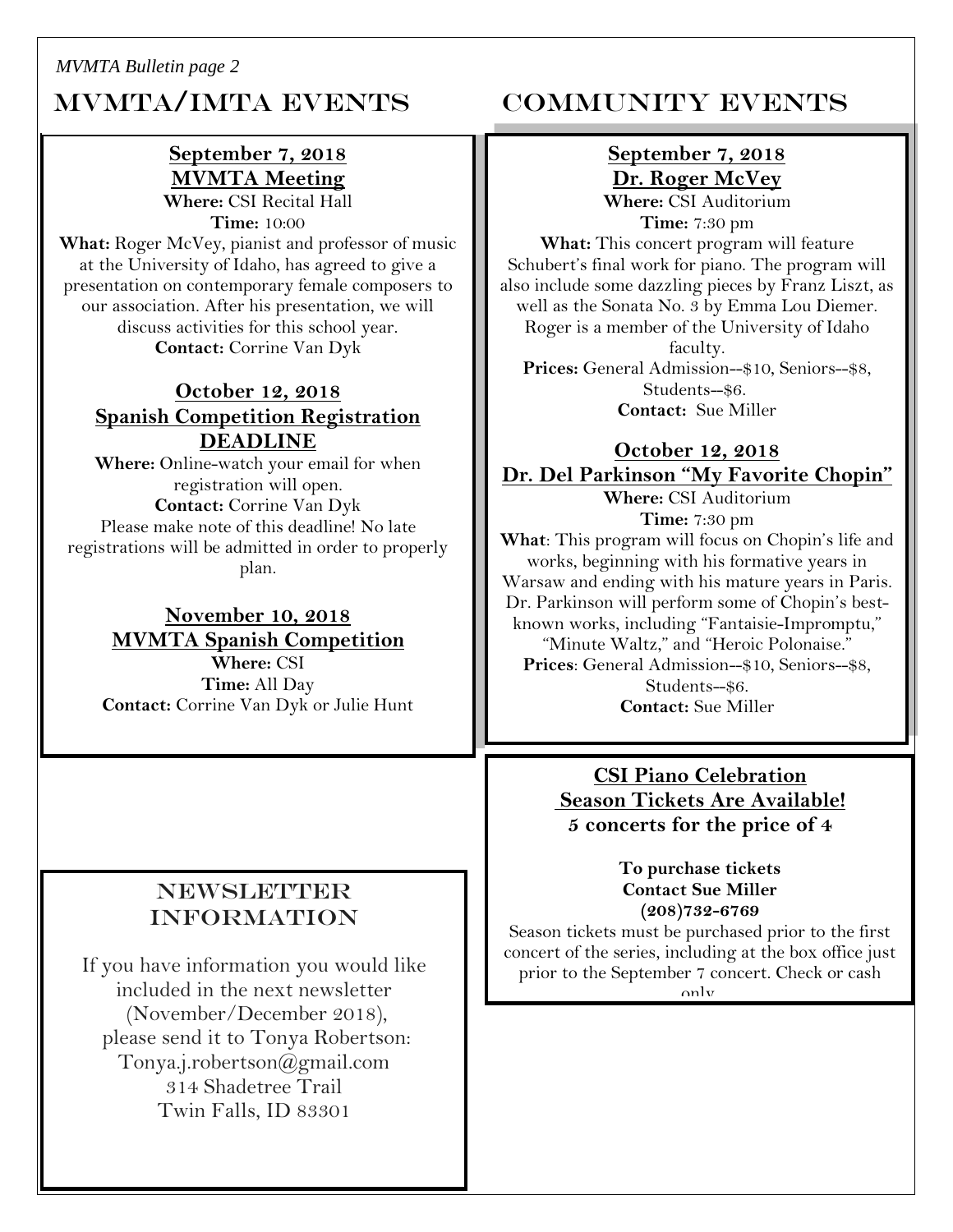#### TEACHER SPOTLIGHTS

#### Julie Hunt

Julie Hunt was born and raised in Twin Falls. She was surrounded with lessons and music that she didn't pay enough attention to until she got to college. It was then she realized music-specifically the piano- is really the only way to go. She studied at ISU under Dr. Kori Bond andwith Sue Miller and Del Parkinson in the summers. She graduated with her BA in music in 2006. Currently she teaches as full a studio as she can manage while raising 5 little musicians. She also enjoys accompanying a vocal studio and working on musical collaborations with family and friends.

#### Bonnie Lam bo rn, NCTM

I didn't start out even wanting to be a piano teacher. I sort of "fell into it" because somebody wanted me to teach their children. So, off I went, totally oblivious to what I really needed to do. Eventually, I decided that I needed to get a bit more education in this process, so started taking theory classes at CSI. One thing led to another, and I finally (with the addition of all the biology and secondary ed. Teaching credentials from Utah State University) got an AA degree in music from that same institution. I also have received a certificate of achievement in Piano Pedagogy from the music department of that same institution. I have studied, in Twin Falls, with Nina Hamilton, Helen Connolly, Laura Vizutti, Phyllis Van Nest and Margaret Vincent. I still study with Margaret. I worked to become a Nationally Certified Teacher of Music. I have also studied organ with Helen Connolly and Darwin Wolford, and have completed some organ classes with Don Cook, and Doug Bush at BYU. I still serve as an organist in my LDS ward.

I love to read, knit and crochet. I am currently in the process of making a baby afghan for my 6th great-grandbaby (a little girl). I love learning and teaching and watching the light in my student's eyes when they finally "get it".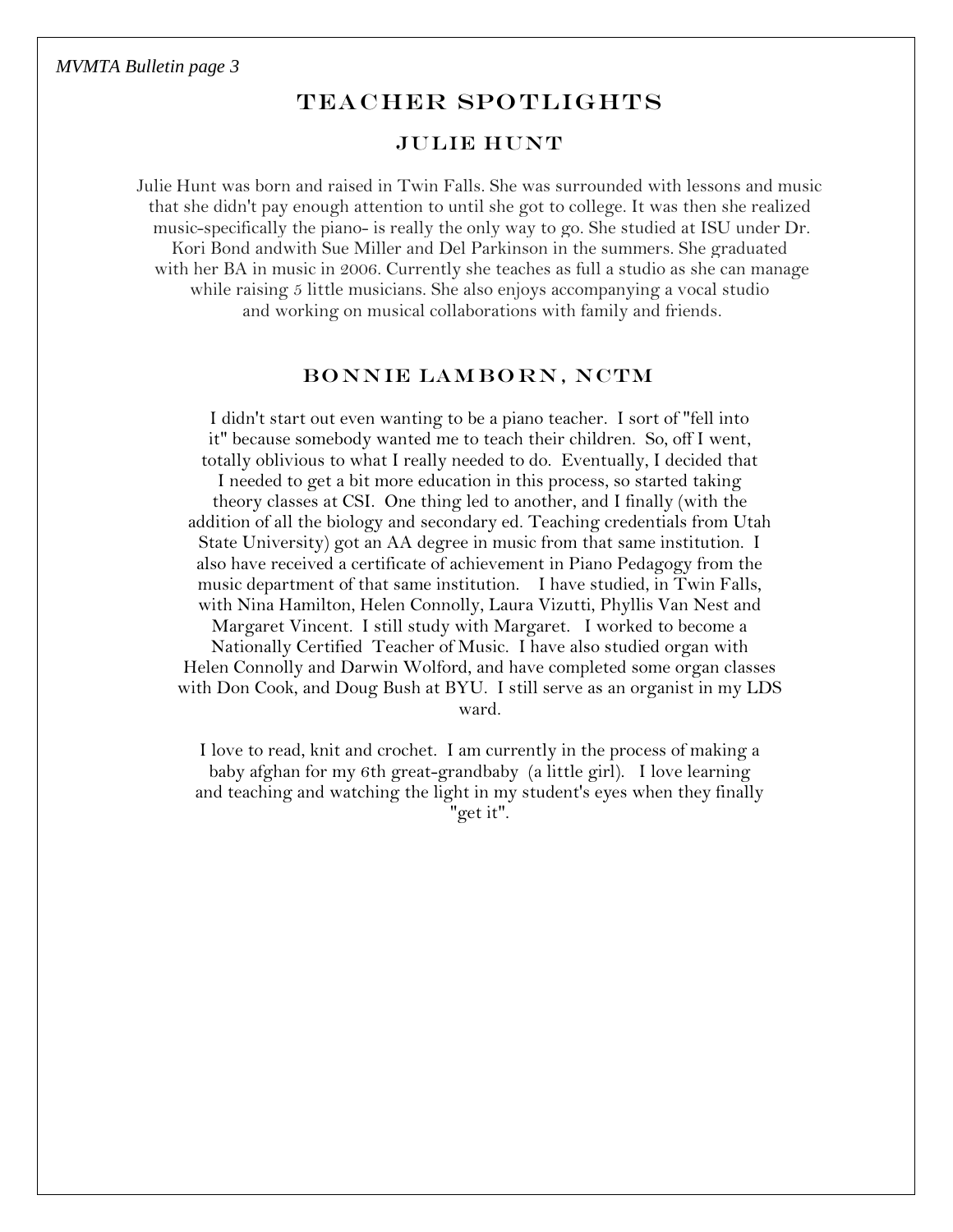#### *MVMTA Bulletin page 4*

#### MVMTA Spanish Competition 2018 Information

The competition will be held on Saturday, November 10, 2018 in the CSI Fine Arts Building.

#### **Competition chairpersons:**

Barbara Mix - Facility Lisa Petit - Paperwork Jo Gerrish - Judges Julie Hunt - Coordinator/Teacher Communication Scheduling - Tonya Robertson Recital - Pernicia Heinemann Repertoire - Allison Bangerter

#### **New decisions made in the January 2018 MVMTA Meeting:**

**(Please note that these are not the complete competition guidelines; merely updates to the previous policies. If you have questions, please direct them to Corrine Van Dyk.)** Judges may at their discretion award no more than 3 Honorable Mentions per group.

All registering students must be available to play at the Finals Recital which will be scheduled between 3:00 and 6:00 the day of the competition.

We will discontinue having the last names of students on the digital files that judges use, replacing the last name with the students' performance times. This should also make the digital files open in performance order.

We will no longer use the letters A and B to designate the two finalists.

Finalists' requests for a specific performance time at the Finals Recital will not be entertained.

We will hire 3 judges for the next competition.

We will no longer be using the term "level," replacing it with the term "group."

Registration fees for the 2018 Competition will be \$18 for all solo registrants and \$22 for duet entries.

There will be 3 duet categories: Elementary, Intermediate, and Advanced.

In the case of only one finalist performing in any given group, that performer will be awarded first place.

When there are 12 or more students in a group, that group will be split into A and B groups.

#### **Decision made by membership August 2018 regarding non-member teachers participating:**

- 1. The teacher pays a fee of \$25 to MVMTA.
- 2. The teacher may only do this for one competition.
- 3. The teacher registers his/her students and pays via paperwork. (not online as members do)